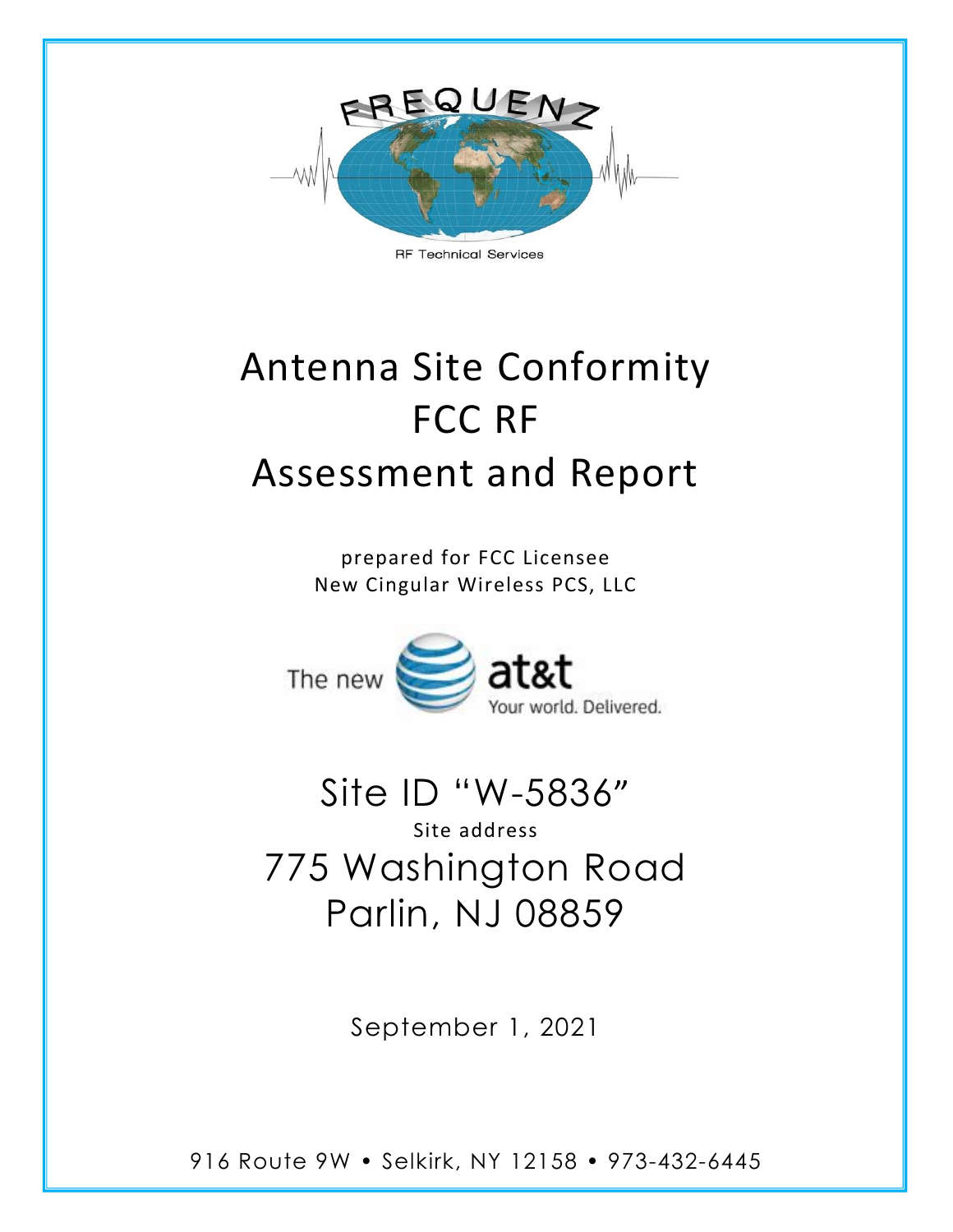# Contents

| Introduction and Summary                    | 3  |
|---------------------------------------------|----|
| Site Specific Antenna and Transmission Data | 6  |
| <b>Compliance Analysis</b>                  | 8  |
| <b>Compliance Conclusion</b>                | 13 |
| Certification                               | 14 |

Appendix A. The FCC and State of New Jersey MPE Limits

Appendix B. FCC References on RF Compliance

Appendix C. Radio-frequency (RF) in the Home

Appendix D. Summary of Expert Qualifications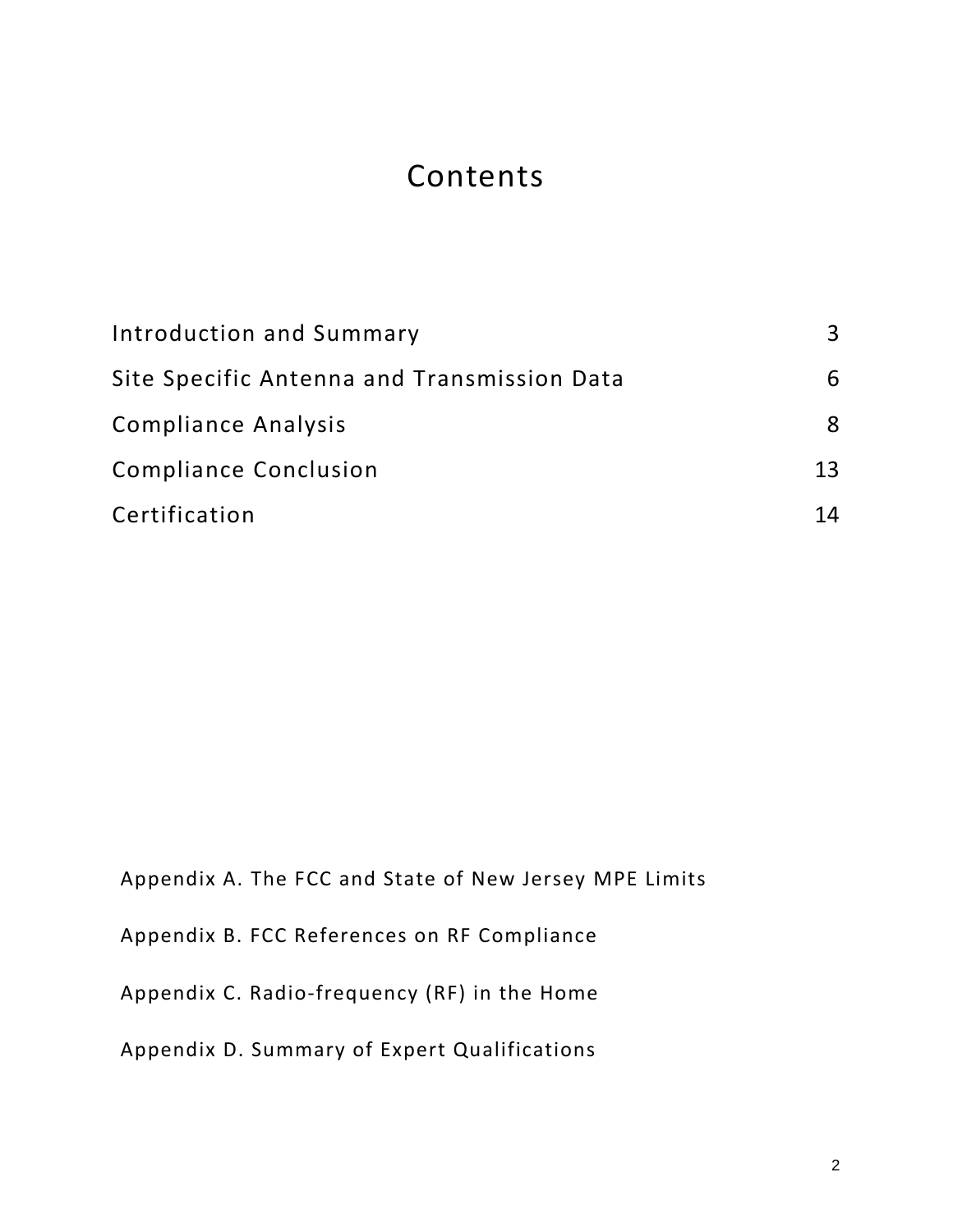#### <span id="page-2-0"></span>Introduction and Summary

At the request of AT&T Wireless ("AT&T"), Frequenz, LLC has performed an independent expert analysis of radiofrequency (RF) environment and associated FCC compliance for a proposed installation of a wireless antenna operation on an existing monopole located at 775 Washington Road, Parlin, NJ 08859. AT&T refers to the antenna site by the Site ID "W-5836", the proposed installation will facilitate a service and transmission in the 700, 850, 1900, 2100 and 2300 MHz frequency bands licensed to it by the FCC.

The FCC requires all wireless antenna operators to perform an assessment of potential human exposure to radiofrequency (RF) fields emanating from all the transmitting antennas at a site whenever antenna operations are added or modified, and to ensure compliance with the Maximum Permissible Exposure (MPE) limit in the FCC's regulations. Note that FCC regulations require any future antenna collocators to assess and assure continuing compliance based on the RF effects of all proposed and then -existing antennas at the site.

This report describes a mathematical analysis of RF levels resulting around the site in areas of unrestricted public access, that is, at ground level around the site. The compliance analysis employs a standard FCC formula for calculating the effects of the antennas in a very conservative manner, in order to overstate the RF levels and to ensure "safe -side" conclusions regarding compliance with the FCC limit for safe continuous exposure of the general public.

The results of a compliance assessment can be explained in layman's terms by describing the calculated RF levels as simple percentages of the FCC MPE limit. If the reference for that limit is 100 percent, then calculated RF levels higher than 100 percent indicate the MPE limit is exceeded, while calculated RF levels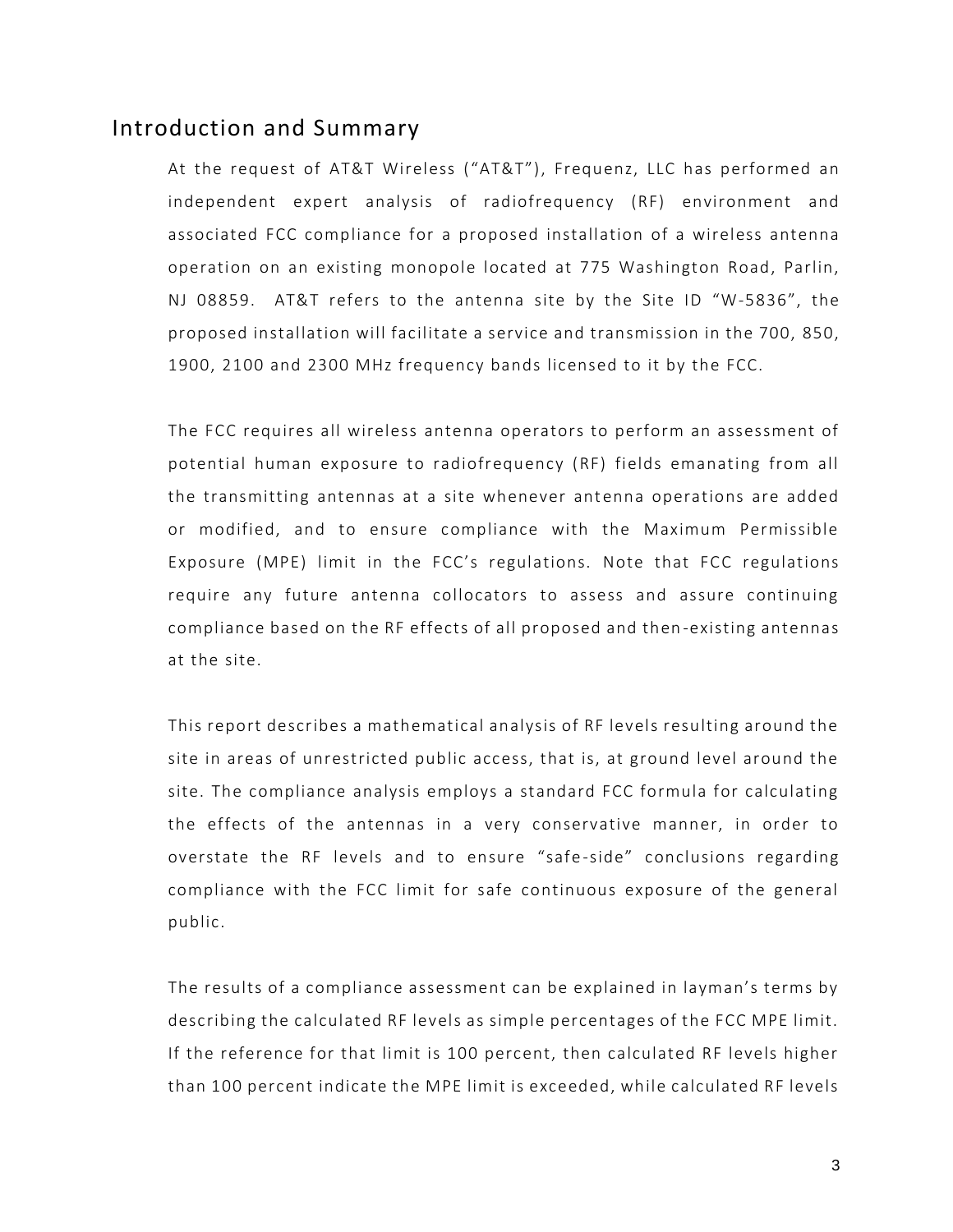consistently lower than 100 percent serve as a clear and sufficient demonstration of compliance with the MPE limit.

We can (and will) also describe the overall worst-case result via the "plain-English" equivalent "times-below-the-limit" factor.

The result of the FCC RF compliance assessment in this case is as follows:

- ❑ At street level around the site, the conservatively calculated maximum RF level from the combination of proposed and existing antenna operations is *2.4110* percent of the FCC general population MPE limit – well below the 100-percent reference for compliance. In other words, the worst-case RF level around the site is more than 40 times below the limit established as safe for continuous human exposure to the RF emissions from antennas.
- ❑ The results of the calculations provide a clear demonstration that the RF levels from the combination of proposed and existing antenna operations will be in compliance with the applicable FCC regulations and MPE limit. Moreover, because of the conservative methodology and operational assumptions incorporated in the calculations, RF levels actually caused by the antennas will be even less significant than these calculations indicate.

The remainder of this report provides the following:

- ❑ relevant technical data on the AT&T antenna operations, as proposed to be installed, as well as on the existing Verizon Wireless and T -Mobile antenna operations installed at the site;
- ❑ a description of the applicable FCC mathematical model for assessing MPE compliance, and application of the relevant data to those models; and
- ❑ an analysis of the results, and a compliance conclusion for the antenna operations at this site.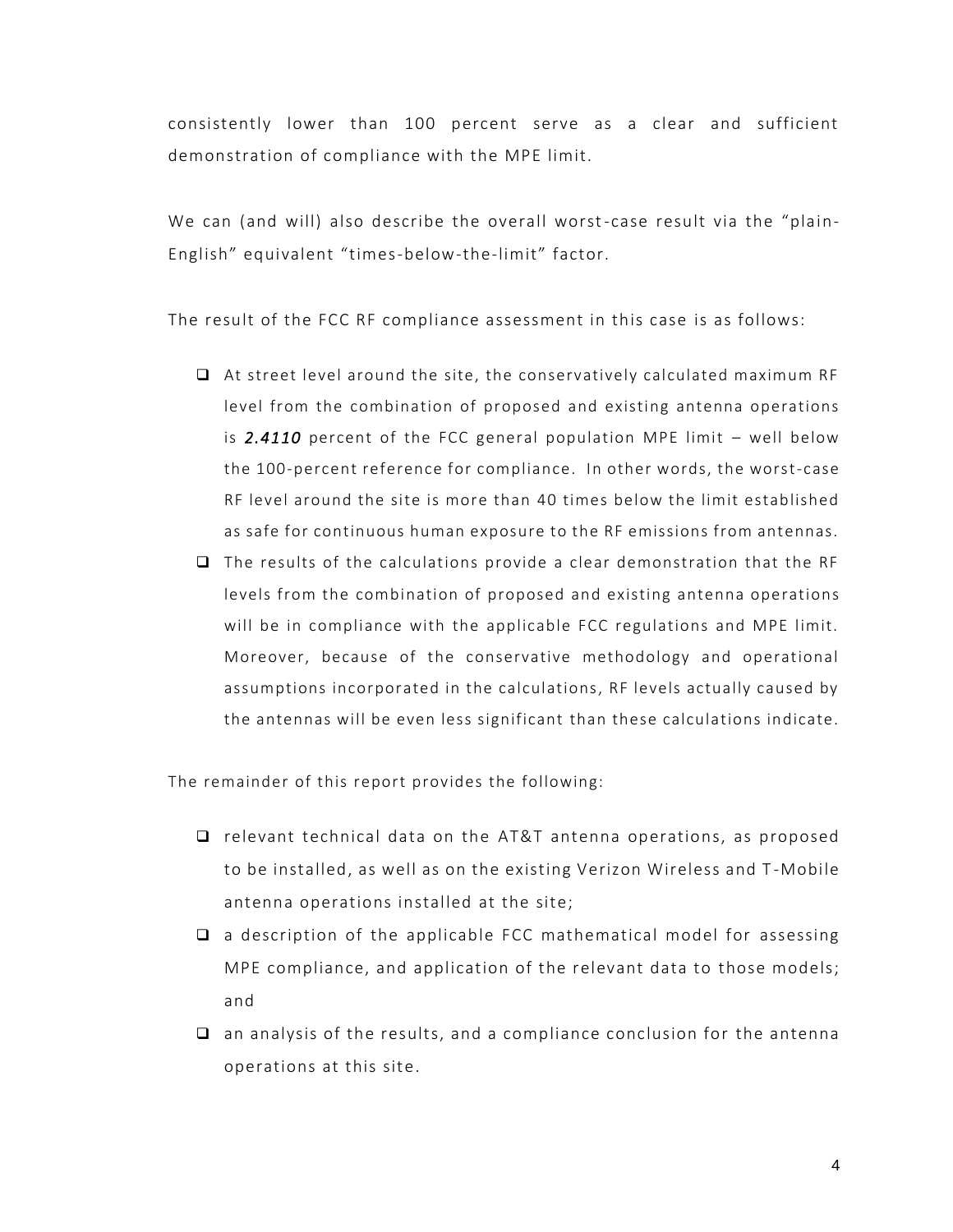In addition, Four Appendices are included. Appendix A provides background on the FCC MPE limit, as well as that of the State of New Jersey.

Appendix B provides a list of FCC references on MPE compliance. Appendix C provides a comparison of exposures from consumer products with those from a nearby mobile telephone base station. Appendix D provides a summary of the qualifications of the expert certifying compliance for the subject antenna operations.

We recognize that the State of New Jersey also has its own MPE limit, embodied in the *Radiation Protection Act*. However, the State's limit is actually *less protective* of the general public (by a factor of five) than the FCC MPE limit. Thus, it is more appropriate to apply in the exposure assessment the more protective FCC limit. Compliance with the FCC's limit automatically ensures compliance with the State's limit, in this case by a factor of 200.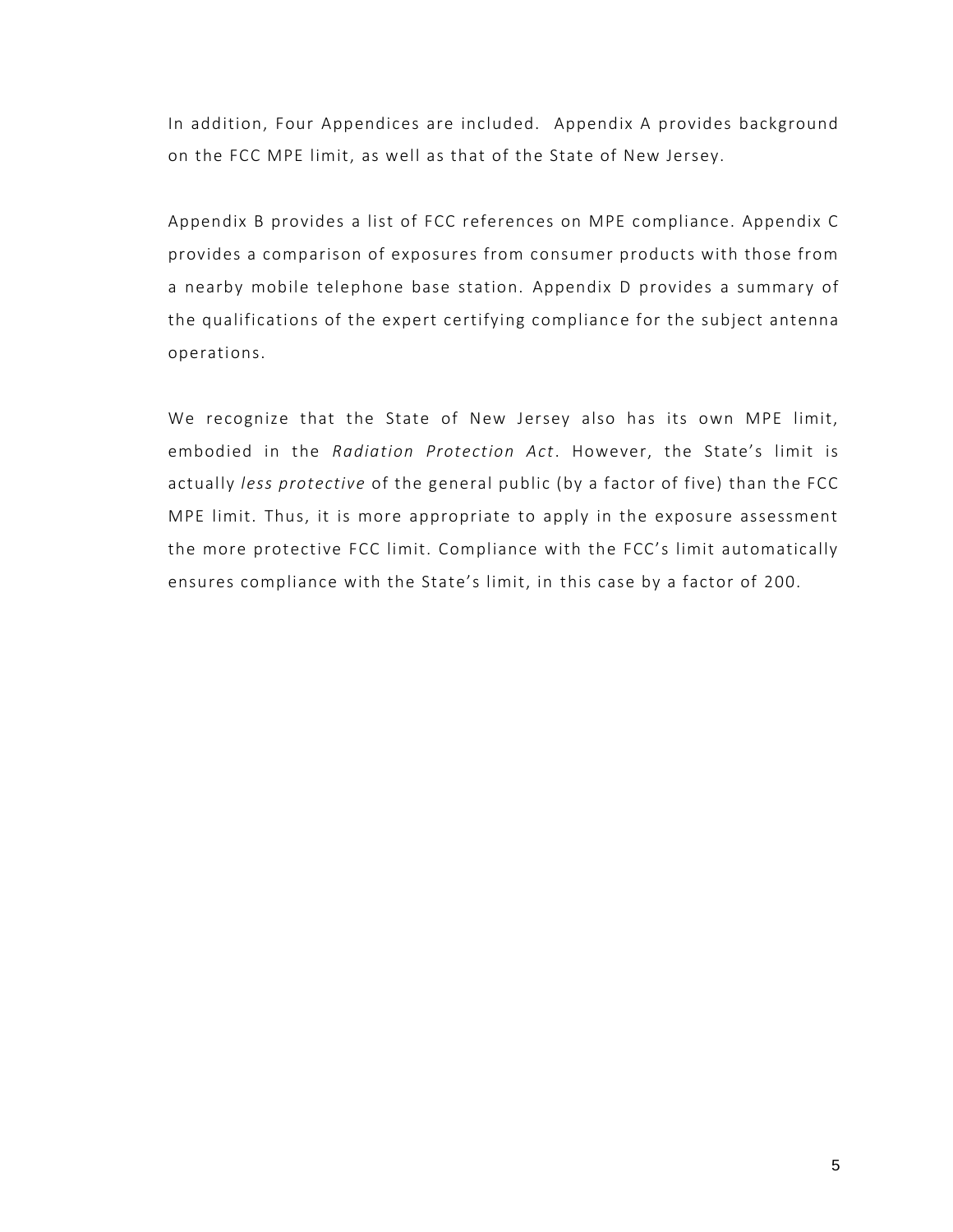## <span id="page-5-0"></span>Site Specific Antenna and Transmission Data

Relevant compliance-related data for the AT&T antenna operation, as proposed

to be installed, is provided in the table that follows.

| <b>Site Specific Data</b>           |                                                 |  |  |  |
|-------------------------------------|-------------------------------------------------|--|--|--|
| <b>Wireless Frequency Bands</b>     | 700 MHz, 850MHz, 1900 MHz, 2100MHz and 2300 MHz |  |  |  |
| Service Coverage Type               | Sectorized (3 sectors)                          |  |  |  |
| Antenna Type                        | <b>Directional Panel</b>                        |  |  |  |
| Antenna Centerline Height           | 100 ft. AGL                                     |  |  |  |
| Antenna Line Loss                   | Conservatively ignored (assumed 0 dB)           |  |  |  |
| 700 MHz Data                        |                                                 |  |  |  |
| Antenna Model (Max Gain)            | Commscope NNHH-65B-R4 (14.6 dBi)                |  |  |  |
| <b>Total Input Power Per Sector</b> | 400 watts                                       |  |  |  |
| 850 MHz Data                        |                                                 |  |  |  |
| Antenna Model (Max Gain)            | Commscope NNHH-65B-R4 (15.0 dBi)                |  |  |  |
| <b>Total Input Power Per Sector</b> | 160 watts                                       |  |  |  |
| 1900 MHz Data                       |                                                 |  |  |  |
| Antenna Model (Max Gain)            | Commscope NNHH-65B-R4 (17.3 dBi)                |  |  |  |
| <b>Total Input Power Per Sector</b> | 320 watts                                       |  |  |  |
| 2100 MHz Data                       |                                                 |  |  |  |
| Antenna Model (Max Gain)            | Commscope NNHH-65B-R4 (17.5 dBi)                |  |  |  |
| <b>Total Input Power Per Sector</b> | 160 watts                                       |  |  |  |
| 2300 MHz Data                       |                                                 |  |  |  |
| Antenna Model (Max Gain)            | Commscope NNHH-65B-R4 (17.9 dBi)                |  |  |  |
| <b>Total Input Power Per Sector</b> | 100 watts                                       |  |  |  |

As noted in the introduction, there are also existing wireless antenna operations by Verizon Wireless and T-Mobile to include in the compliance assessment, and we will conservatively assume operation with maximum channel and at maximum transmitter power in each of their respective FCClicensed frequency bands.

Verizon Wireless is licensed to operate in the 746, 869, 1900 and 2100 MHz frequency bands. In the 746 MHz frequency band Verizon uses four 40 -watt channels per antenna sector. In the 869 MHz freque ncy band, Verizon uses seven 20-watt channels and four 40-watt channels per antenna sector.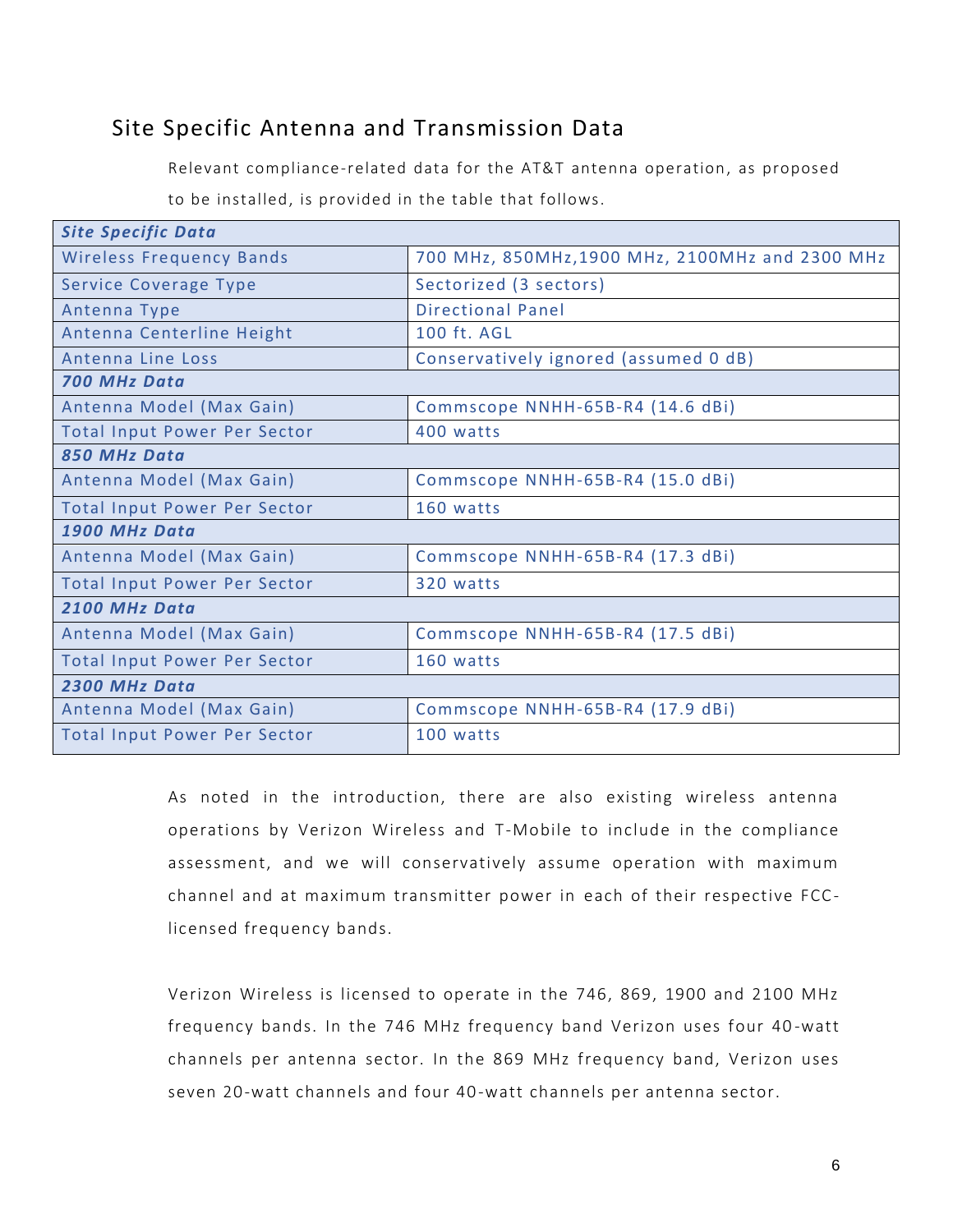In the 1900 MHz frequency band, Verizon uses four 40 -watt channels per antenna sector. In the 2100MHz frequency band, Verizon uses four 40 -watt channels per antenna sector.

T-Mobile is licensed to operate in the 600, 700, 1900 and 2100 MHz frequency bands. In the 600 MHz frequency band T-Mobile uses two 80-watt channels per antenna sector. In the 700 MHz frequency band, T-Mobile uses one 40watt channel per antenna sector. In the 1900 MHz frequency band, T-Mobile uses four 30-watt channels and one 40-watt channel per antenna sector. In the 2100MHz frequency band, T -Mobile uses one 40-watt channel and two 80-watt channels per antenna sector. In the 2500 MHz band T-Mobile uses one 80-watt channel and one 40-watt channel per antenna sector.

The area below the antennas, at street level, is of interest in terms of potential "uncontrolled" exposure of the general public, so the antenna's vertical-plane emission characteristic is used in the compliance calculations, as it is a key determinant in the relative level of RF emissions in the "downward" direction. By way of illustration, Figure 1 that follows shows the vertical-plane radiation pattern of the Commscope NNHH-65B-R4 proposed AT&T antenna model to be used in the 700 MHz band. In this type of antenna radiation pattern diagram, the antenna is effectively pointed at the nine o'clock position (the horizon) and the pattern at different angles is described using decibel units.

Note that the use of a decibel scale in the diagrams incidentally visually understates the relative directionality characteristic of the antenna in the vertical plane. Where the antenna pattern reads 20 dB, the relative RF energy emitted at the corresponding downward angle is 1/100<sup>th</sup> of the maximum that occurs in the main beam (at 90 degrees); at 30 dB, the energy is  $1/1000$ <sup>th</sup> of the maximum.

7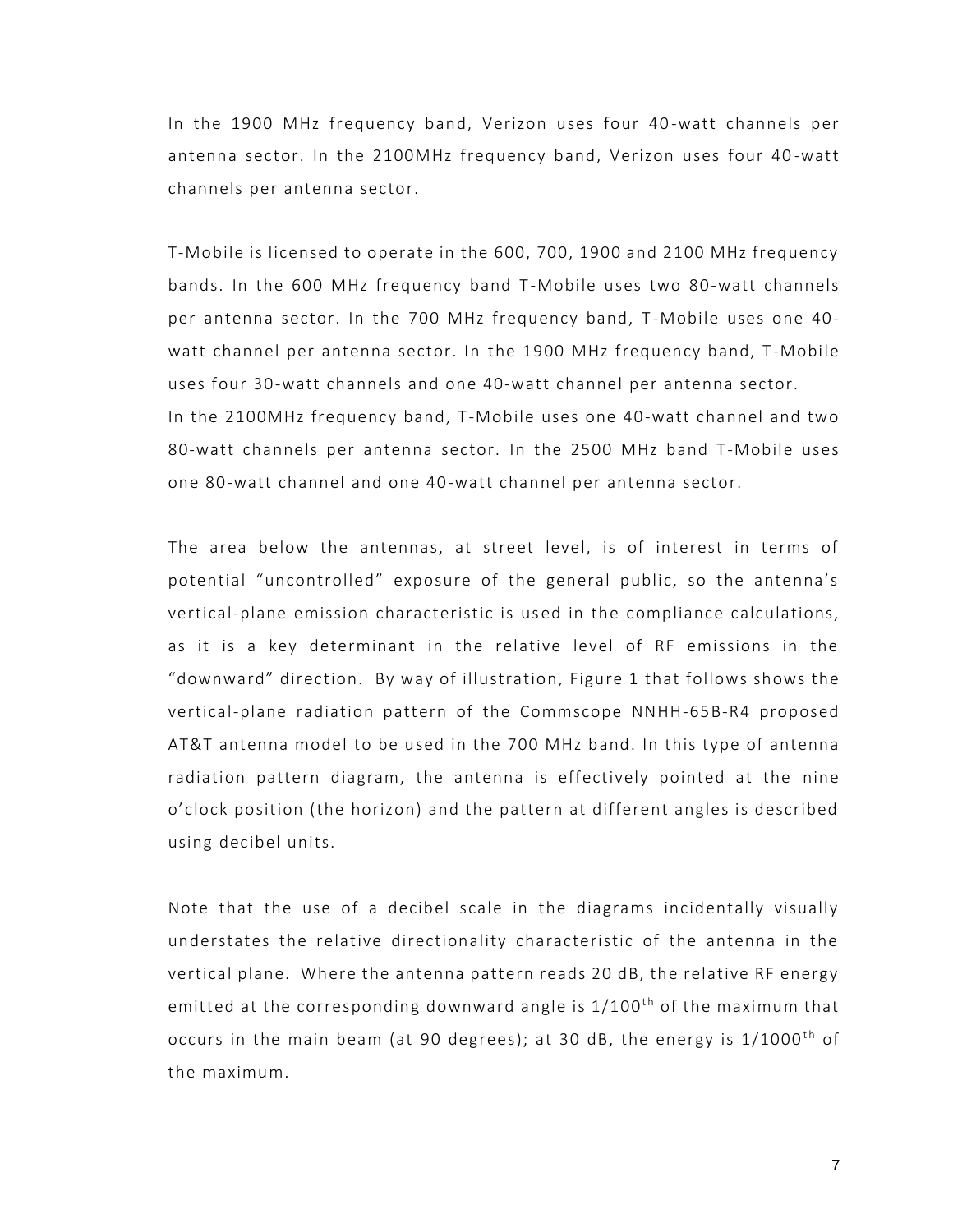Note that the automatic pattern-scaling feature of our internal software may skew side-by-side visual comparisons of different antenna models, or even different parties' depictions of the same antenna model.



**Figur e 1. NNHH-65B-R4 Anten na –700 M Hz Vertical-p lane Pattern 90 deg Hor izon – 5dB/d ivision**

#### <span id="page-7-0"></span>Compliance Analysis

FCC Office of Engineering and Technology Bulletin 65 ("OET Bulletin 65") provides guidelines for mathematical models to calculate the RF levels at various points around transmitting antennas. At street-level around an antenna site (in what is called the "far field" of the antennas), the RF levels are directly proportional to the total antenna input power and the relative antenna gain in the downward direction of interest – and the levels are otherwise inversely proportional to the square of the straight-line distance to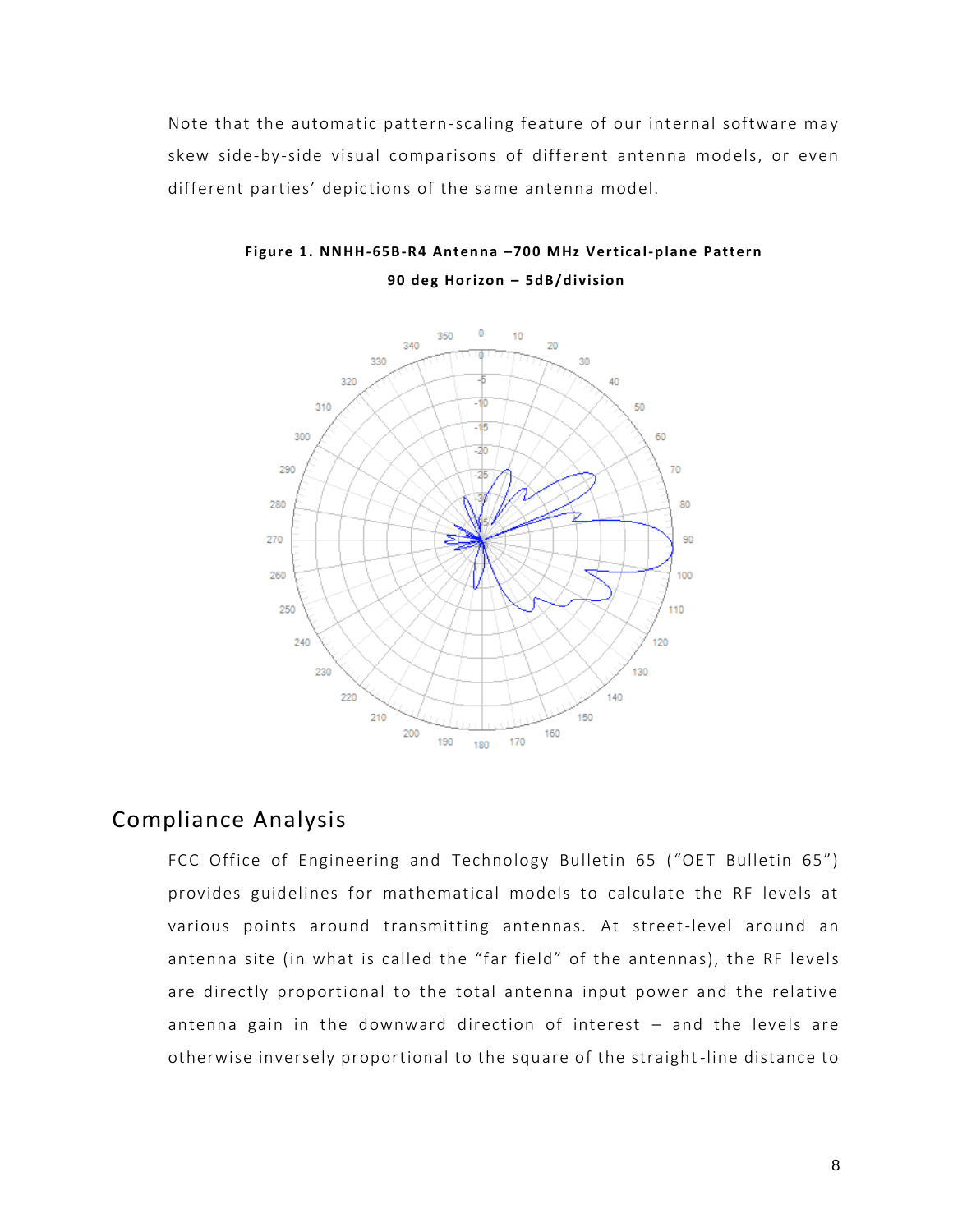the antenna. Conservative calculations also assume the potential RF exposure is enhanced by reflection of the RF energy from the intervening ground. Our calculations will assume a 100% "perfect", mirror-like reflection, the worst-case approach.

The formula for street-level compliance assessment for any given antenna operation is as follows:

 $\mathsf{MPE\%}$  = (100 \* TxPower \* 10  $^{(\mathsf{Gmax\{-Vdisc/10)}}}$  \* 4 ) / (  $\mathsf{MPE}$  \* 4 $\pi$  \*  $\mathsf{R}^2$  )

where

| MPE%                | $=$ | RF level, expressed as a percentage of the MPE<br>limit applicable to continuous exposure of the<br>general public                                                                         |
|---------------------|-----|--------------------------------------------------------------------------------------------------------------------------------------------------------------------------------------------|
| 100                 | $=$ | factor to convert the raw result to a percentage                                                                                                                                           |
| TxPower             | $=$ | maximum transmitter power per channel, in<br>milliwatts                                                                                                                                    |
| $10$ (GmaxVdisc/10) | $=$ | numeric equivalent of the relative antenna gain in<br>the downward direction of interest; data on the<br>antenna vertical-plane pattern is taken from<br>manufacturer specifications       |
| 4                   | $=$ | factor to account for a 100-percent-efficient<br>energy reflection from the intervening ground, and<br>the squared relationship between RF field strength<br>and power density $(2^2 = 4)$ |
| MPE                 | $=$ | FCC general population MPE limit                                                                                                                                                           |
| R                   | $=$ | straight-line distance from the RF source to the<br>point of interest, centimeters                                                                                                         |

The MPE% calculations are performed out to a distance of 600 feet from the facility to points 6.5 feet (approximately two meters, the FCC-recommended standing height) off the ground, as illustrated in Figure 2 on the next page.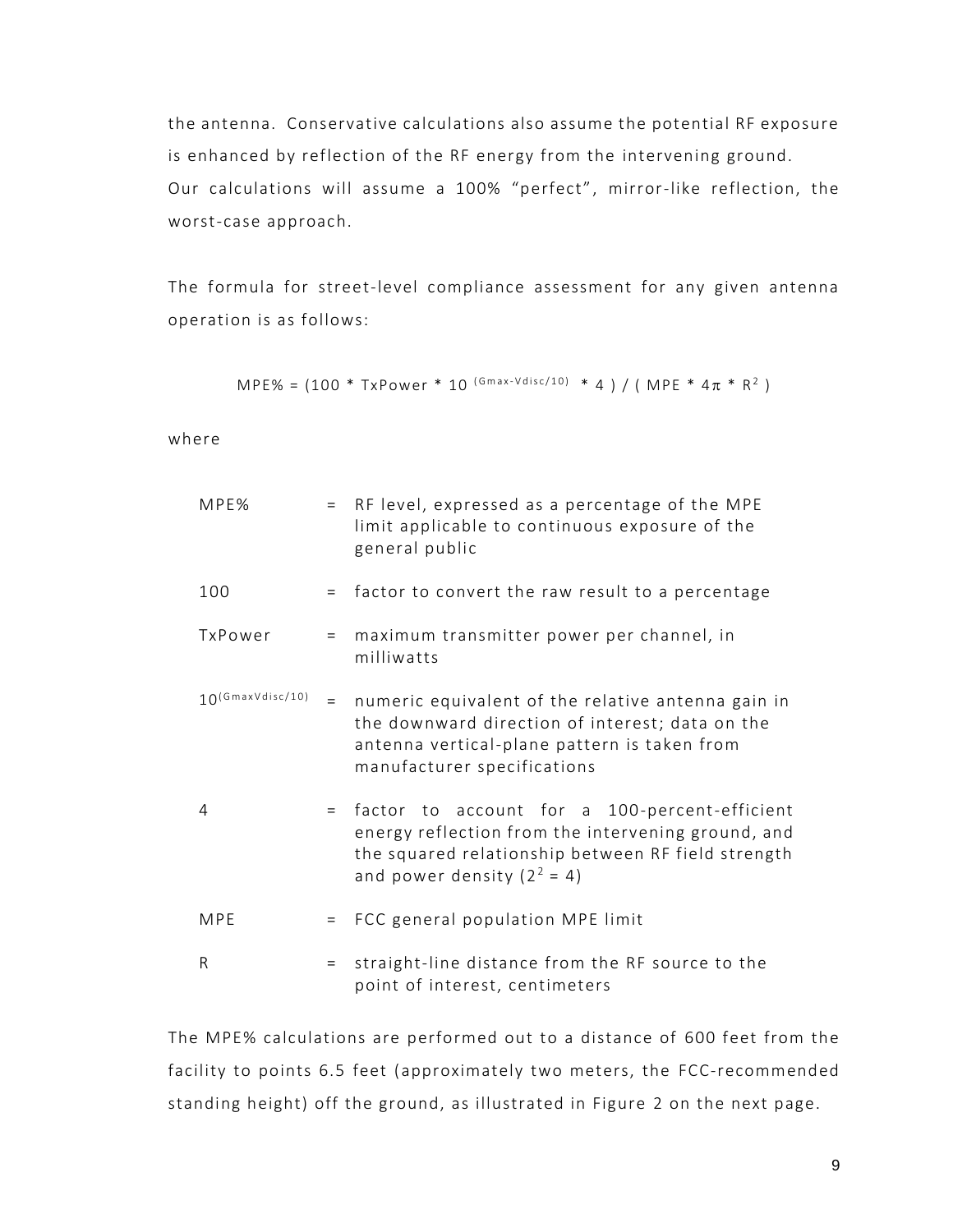

**Figure 2. Ground-Level MPE% Calculation Geometry** 

It is popularly understood that the farther away one is from an antenna, the lower the RF level – which is generally but not universally correct. The results of MPE% calculations fairly close to the site will reflect the variations in the vertical-plane antenna pattern as well as the variation in straight-line distance to the antennas. Therefore, RF levels may actually increase slightly with increasing distance within the range of zero to 600 feet from the site.

As the distance approaches 600 feet and beyond, though, the antenna pattern factor becomes less significant, the RF levels become primarily distance controlled, and as a result the RF levels generally decrease with increasing distance, and are well understood to be in compliance.

Street-level FCC compliance for a collocated antenna site is assessed in the following manner. At each distance point along the ground, an MPE% calculation is made for each antenna operation, and the sum of the individual MPE% contributions at each point is compared to 100 percent, the normalized reference for compliance with the MPE limit. We refer to the sum of the individual MPE% contributions as "total MPE%", and any calculated total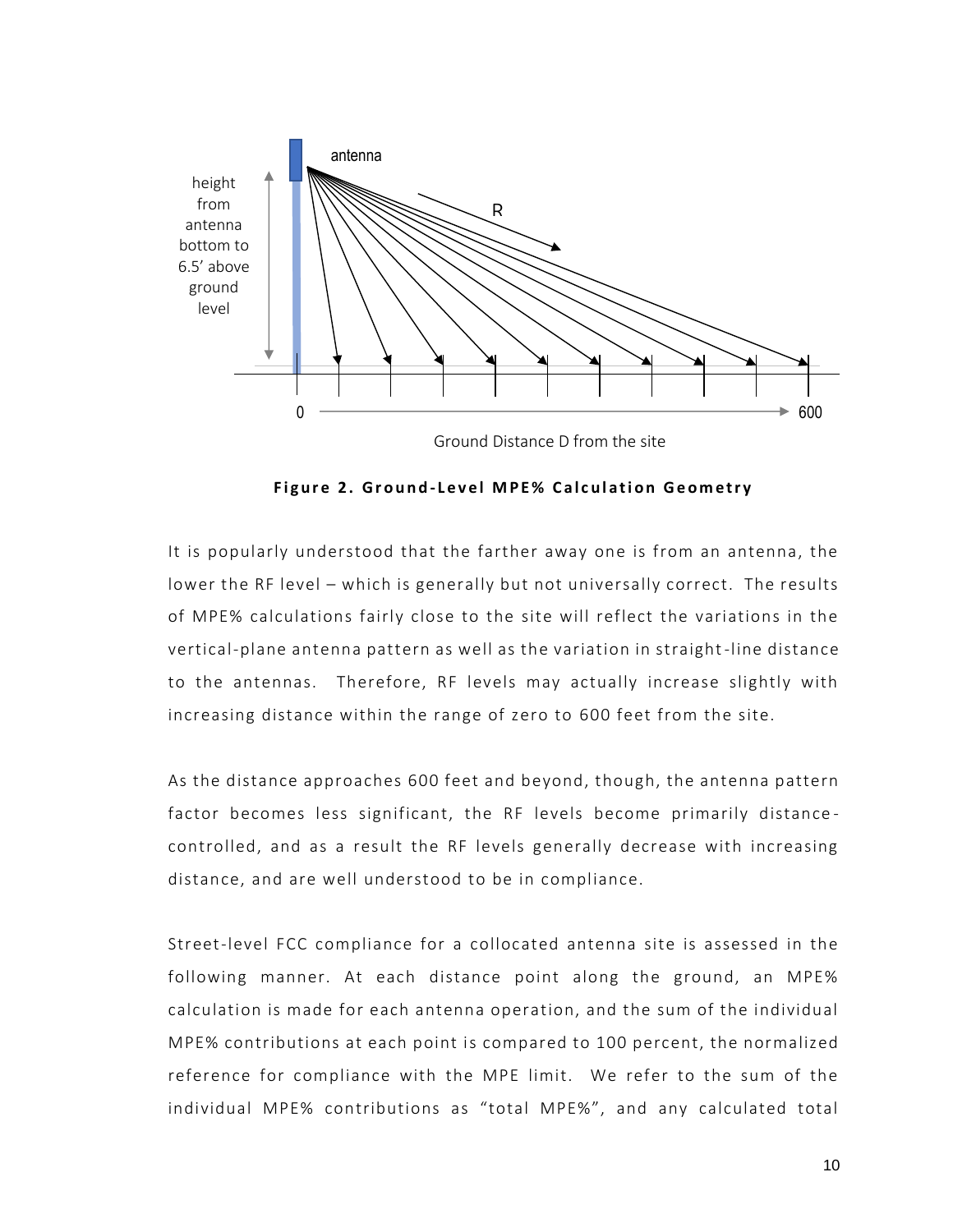MPE% result exceeding 100 percent is, by definition, higher than the FCC limit and represents non-compliance and a need to mitigate the potential exposure. If all results are consistently below 100 percent, on the other hand, that set of results serves as a clear and sufficient demonstration of compliance with the MPE limit.

Note that according to the FCC, when directional antennas and sectorized coverage arrangements are used, the compliance assessments are based on the RF effect of a single (facing) sector, as the RF effects of directional antennas facing generally away from the point of interest are insignificant.

The following conservative methodology and assumptions are incorporated into the MPE% calculations on a general basis:

- 1. The antennas are assumed to be operating continuously at maximum power and maximum channel capacity.
- 2. The power-attenuation effects of shadowing or other obstructions to the line-of-sight path from the antenna to the point of interest are ignored.
- 3. The calculations intentionally minimize the distance factor (R) by assuming a 6'6" human and performing the calculations from the bottom (rather than the centerline) of each operator's lowest -mounted antenna, as applicable.
- 4. The potential RF exposure at ground level is assumed to be 100 -percent enhanced (increased) via a "perfect" field reflection from the intervening ground.

The net result of these assumptions is to significantly overstate the calculated RF exposure levels relative to the levels that will actually occur – and the purpose of this conservatism is to allow very "safe -side" conclusions about compliance.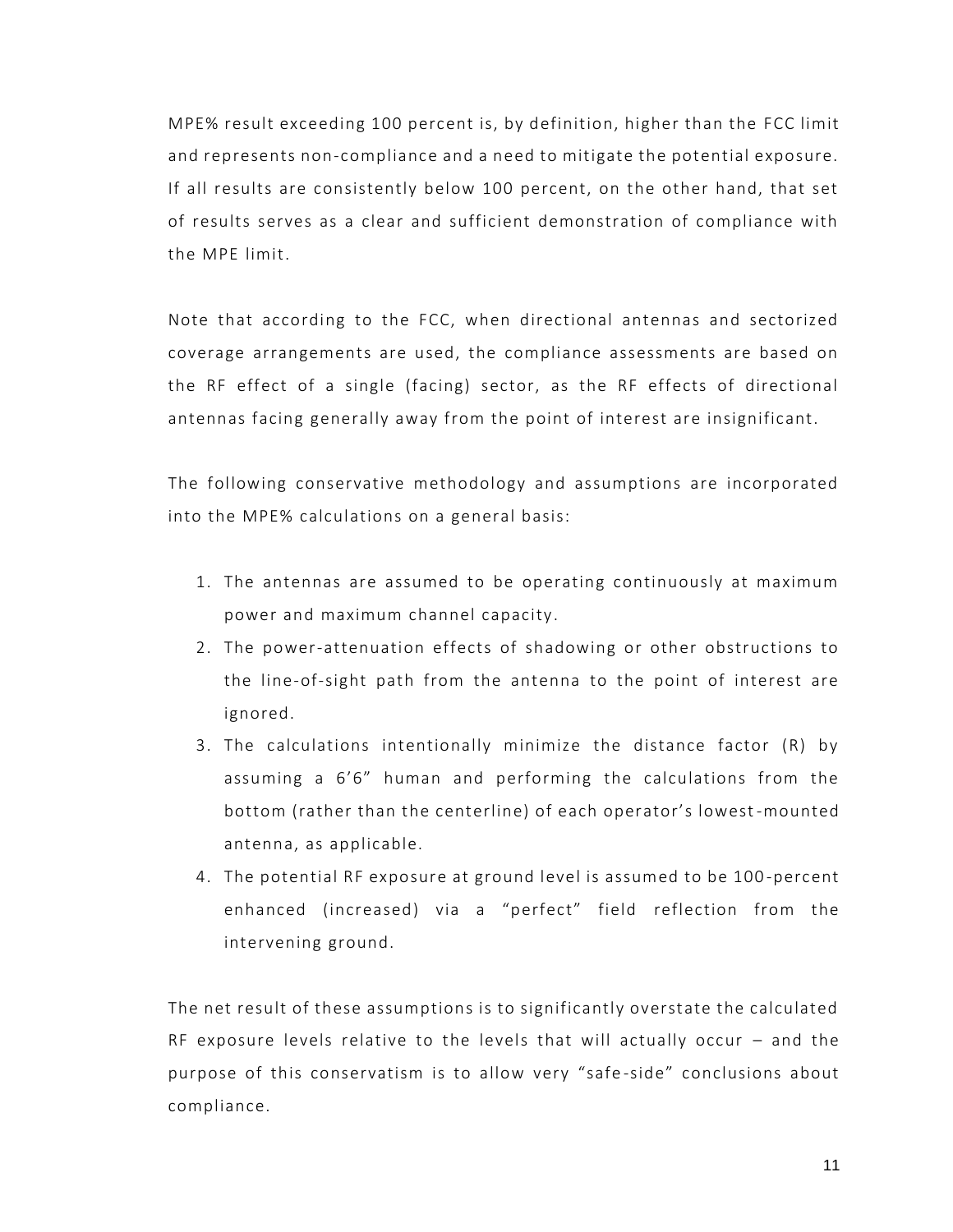The table that follows below provides the results of the MPE% calculations for each frequency band, with the maximum calculated "total MPE%" result highlighted in bold in the last column.

| Ground<br><b>Distance</b><br>(f <sub>t</sub> ) | AT&T<br><b>700 MHz</b><br>MPE% | AT&T<br>850 MHz<br>MPE% | AT&T<br>1900 MHz<br>MPE% | AT&T<br>2100 MHz<br>MPE% | AT&T<br>2300 MHz<br>MPE% | Verizon<br>Wireless<br>MPE% | T-Mobile<br>MPE% | Total<br>MPE% |
|------------------------------------------------|--------------------------------|-------------------------|--------------------------|--------------------------|--------------------------|-----------------------------|------------------|---------------|
|                                                |                                |                         |                          |                          |                          |                             |                  |               |
| $\mathbf 0$                                    | 0.0380                         | 0.0022                  | 0.0324                   | 0.0113                   | 0.0082                   | 0.0430                      | 0.0230           | 0.1581        |
| 20                                             | 0.0059                         | 0.0651                  | 0.0896                   | 0.0374                   | 0.0128                   | 0.0464                      | 0.0617           | 0.3189        |
| 40                                             | 0.1368                         | 0.3223                  | 0.0976                   | 0.0574                   | 0.0618                   | 0.2207                      | 0.0530           | 0.9497        |
| 60                                             | 0.3468                         | 0.2800                  | 0.2450                   | 0.1055                   | 0.0080                   | 0.3454                      | 0.0819           | 1.4125        |
| 80                                             | 0.2018                         | 0.0016                  | 0.1794                   | 0.1607                   | 0.0071                   | 0.4074                      | 0.4036           | 1.3616        |
| 100                                            | 0.3271                         | 0.0160                  | 0.0310                   | 0.3257                   | 0.2790                   | 0.4558                      | 0.7697           | 2.2044        |
| 120                                            | 0.5135                         | 0.0017                  | 0.1415                   | 0.1904                   | 0.2751                   | 0.3510                      | 0.8844           | 2.3575        |
| 140                                            | 0.4590                         | 0.0502                  | 0.0931                   | 0.1875                   | 0.1324                   | 0.3175                      | 1.1005           | 2.3402        |
| 160                                            | 0.6133                         | 0.0367                  | 0.0460                   | 0.0990                   | 0.0895                   | 0.3490                      | 1.0167           | 2.2503        |
| 180                                            | 0.9873                         | 0.0063                  | 0.2527                   | 0.1529                   | 0.0017                   | 0.3083                      | 0.4937           | 2.2029        |
| 200                                            | 1.1117                         | 0.0322                  | 0.2075                   | 0.1816                   | 0.0340                   | 0.3696                      | 0.1440           | 2.0806        |
| 220                                            | 1.0472                         | 0.1089                  | 0.0919                   | 0.1104                   | 0.0700                   | 0.4303                      | 0.2516           | 2.1104        |
| 240                                            | 0.7894                         | 0.1984                  | 0.0772                   | 0.0196                   | 0.0445                   | 0.5392                      | 0.5694           | 2.2376        |
| 260                                            | 1.0861                         | 0.2512                  | 0.2588                   | 0.0948                   | 0.0374                   | 0.3255                      | 0.3571           | 2.4110        |
| 280                                            | 0.2612                         | 0.2061                  | 0.0585                   | 0.0216                   | 0.0385                   | 0.6806                      | 0.9041           | 2.1707        |
| 300                                            | 0.1492                         | 0.1596                  | 0.0270                   | 0.0212                   | 0.0371                   | 0.7267                      | 0.8109           | 1.9318        |
| 320                                            | 0.1075                         | 0.1046                  | 0.0102                   | 0.0121                   | 0.0266                   | 0.6561                      | 0.7190           | 1.6362        |
| 340                                            | 0.1405                         | 0.0522                  | 0.0138                   | 0.0034                   | 0.0124                   | 0.5452                      | 0.6557           | 1.4233        |
| 360                                            | 0.2474                         | 0.0140                  | 0.0260                   | 0.0022                   | 0.0039                   | 0.4045                      | 0.5847           | 1.2828        |
| 380                                            | 0.4201                         | 0.0003                  | 0.0280                   | 0.0056                   | 0.0030                   | 0.2612                      | 0.4564           | 1.1746        |
| 400                                            | 0.3813                         | 0.0003                  | 0.0254                   | 0.0051                   | 0.0028                   | 0.1468                      | 0.2737           | 0.8354        |
| 420                                            | 0.5875                         | 0.0166                  | 0.0117                   | 0.0050                   | 0.0051                   | 0.1341                      | 0.2497           | 1.0097        |
| 440                                            | 0.5376                         | 0.0152                  | 0.0107                   | 0.0046                   | 0.0047                   | 0.0787                      | 0.1041           | 0.7554        |
| 460                                            | 0.7593                         | 0.0592                  | 0.0001                   | 0.0006                   | 0.0043                   | 0.0790                      | 0.0709           | 0.9734        |
| 480                                            | 0.6997                         | 0.0546                  | 0.0001                   | 0.0005                   | 0.0040                   | 0.0729                      | 0.0654           | 0.8971        |
| 500                                            | 0.9198                         | 0.1210                  | 0.0261                   | 0.0045                   | 0.0022                   | 0.1235                      | 0.1660           | 1.3630        |
| 520                                            | 0.8526                         | 0.1122                  | 0.0242                   | 0.0042                   | 0.0020                   | 0.1146                      | 0.1539           | 1.2637        |
| 540                                            | 1.0567                         | 0.1937                  | 0.1170                   | 0.0346                   | 0.0098                   | 0.2113                      | 0.1431           | 1.7663        |
| 560                                            | 0.9846                         | 0.1805                  | 0.1090                   | 0.0322                   | 0.0091                   | 0.1971                      | 0.2829           | 1.7955        |
| 580                                            | 0.9196                         | 0.1686                  | 0.1018                   | 0.0301                   | 0.0085                   | 0.1842                      | 0.2643           | 1.6772        |
| 600                                            | 0.4359                         | 0.2364                  | 0.0866                   | 0.0124                   | 0.0350                   | 0.6689                      | 0.9276           | 2.4027        |

As indicated, the maximum calculated result is 2.4110 percent of the FCC MPE limit – well below the 100-percent reference for compliance.

A graph of the overall calculation results, provided on the next page, provides perhaps a clearer visual illustration of the relative compliance of the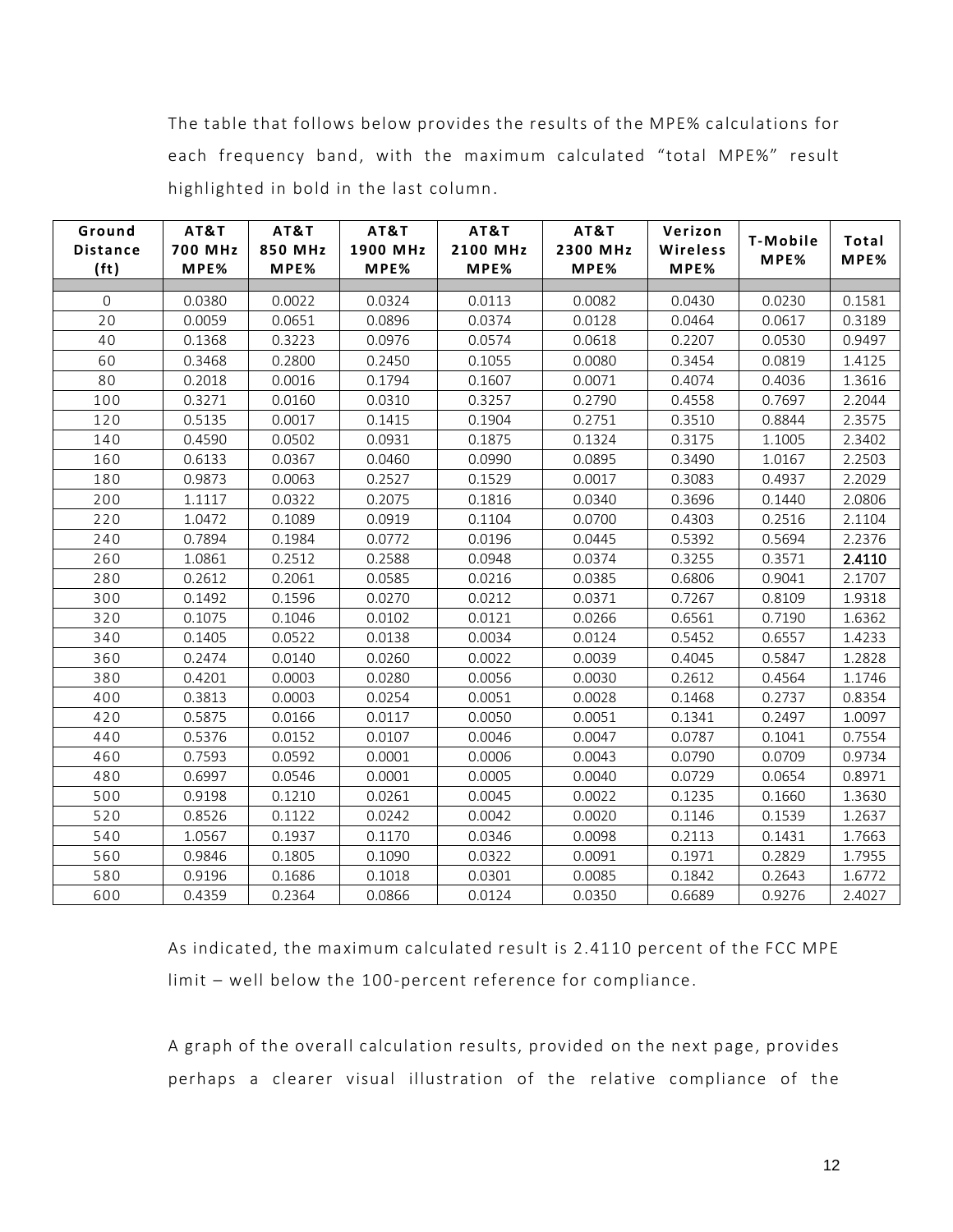calculated RF levels.

The line representing the overall calculation results shows an obviously clear, consistent margin to the FCC MPE limit.



#### <span id="page-12-0"></span>Compliance Conclusion

According to the FCC, the MPE limit has been constructed in such a manner that continuous human exposure to RF fields up to and including 100 percent of the MPE limit is acceptable and safe.

The conservative analysis in this case shows that the maximum calculated RF level from the combination of existing and proposed antenna operations at the site is 2.4110 percent of the FCC general population MPE limit. In other words, the worst-case RF level around the site is more than 40 times below the FCC MPE limit (and, correspondingly, 200 times below the related MPE limit in the New Jersey Radiation Protection Act).

The results of the calculations provide a clear demonstration of FCC compliance.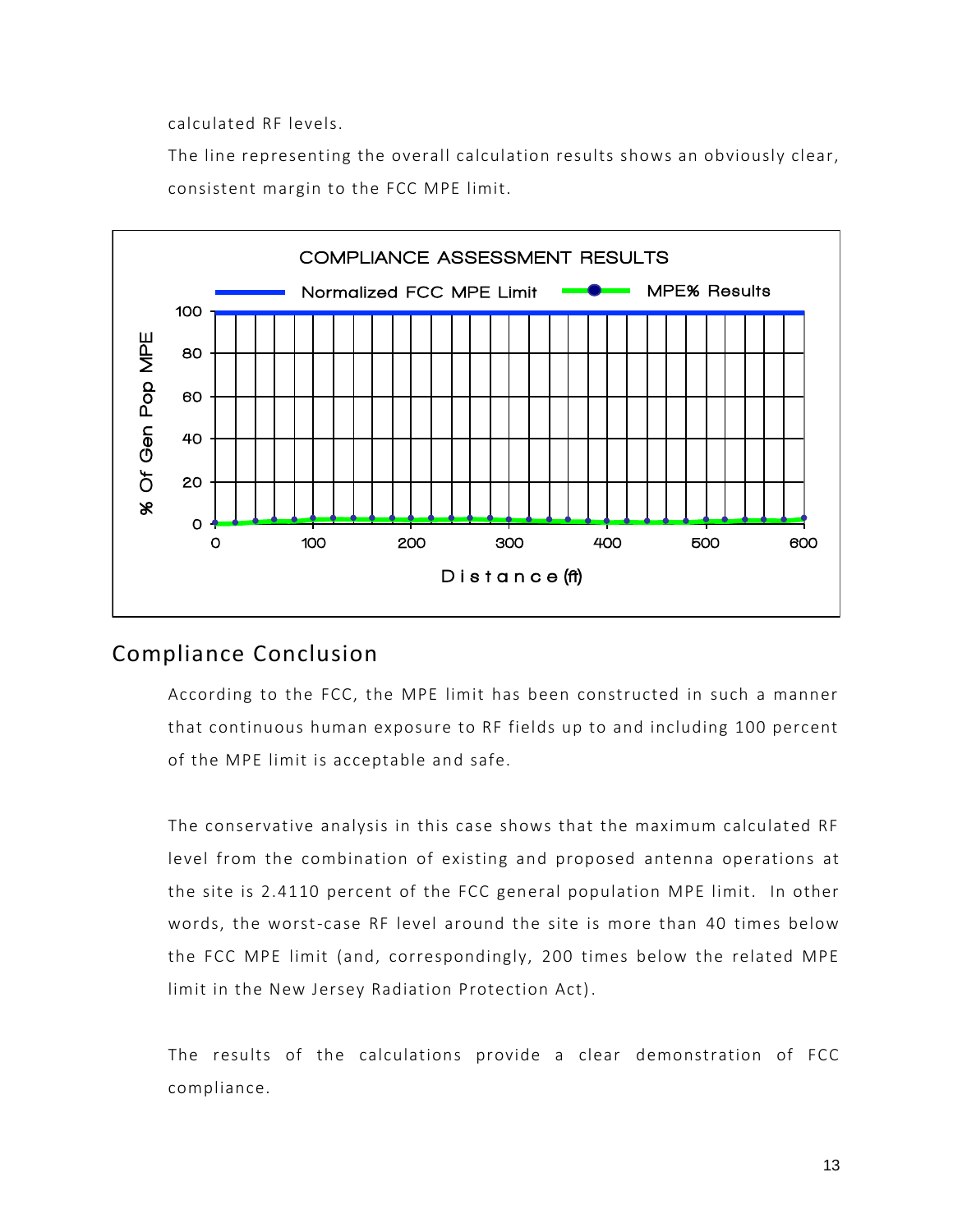Moreover, because of the conservative calculation methodology and operational assumptions applied in the analysis, the RF levels actually caused by the antennas at the site will be even less significant than the calculations indicate.

#### <span id="page-13-0"></span>Certification

The undersigned certifies as follows:

- 1. I have read and fully understand the FCC regulations concerning RF safety and the control of human exposure to RF fields (47 CFR 1.1301 et seq).
- 2. To the best of my knowledge, the statements and information disclosed in this report are true, complete and accurate.
- 3. The results of the analysis of RF compliance provided herein is consistent with the applicable FCC regulations, additional guidelines issued by the FCC, and industry practice.
- 4. The results of the analysis show that the maximal levels of RF energy of the antenna operations at the subject site will be in clear compliance with the FCC regulations concerning the control of potential human RF exposure.

Daniel Teners

Daniel Penesso Chief Technical Officer Frequenz, LLC September 1, 2021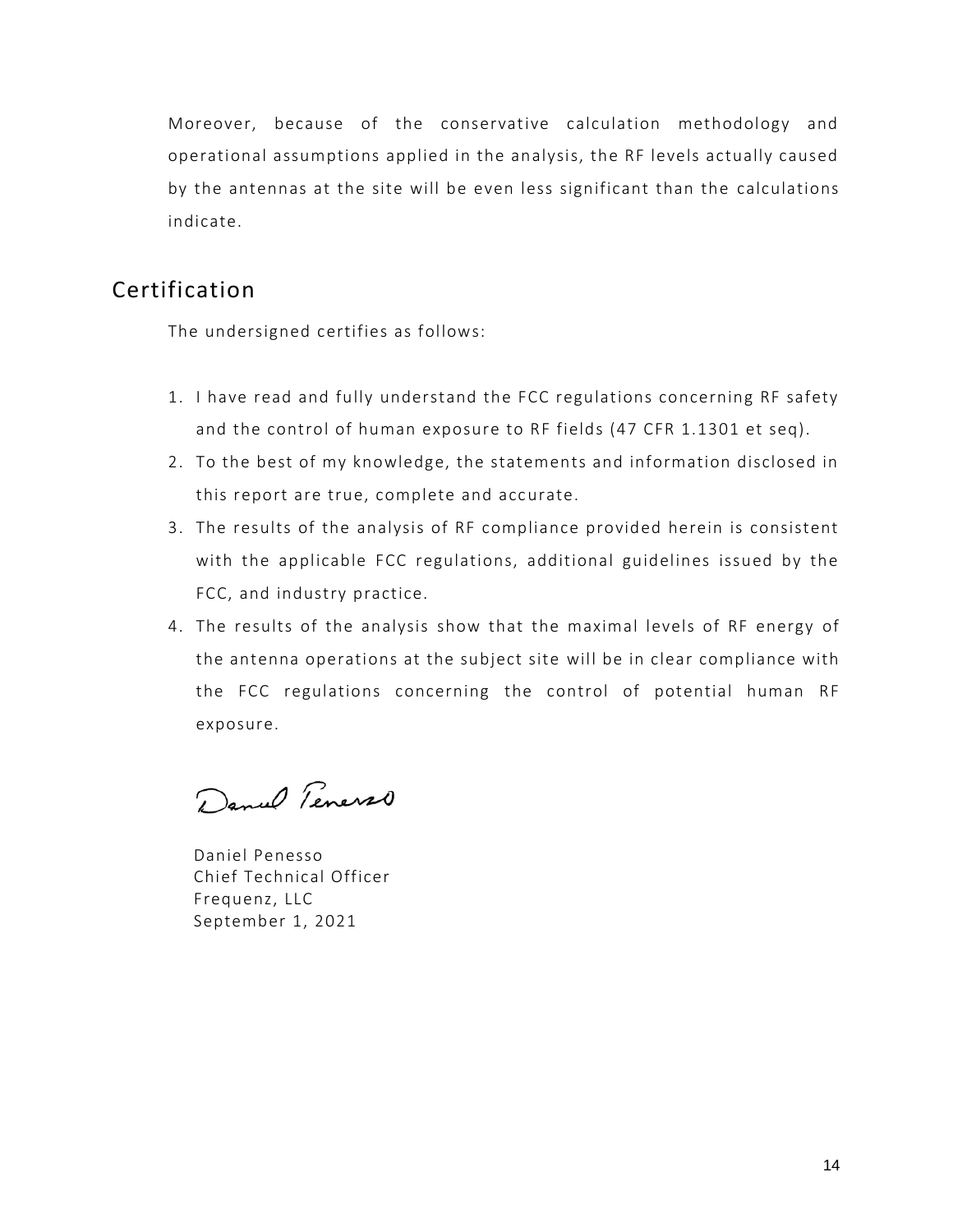### Appendix A. The FCC and State of New Jersey MPE Limits

#### *FCC Regulations and the State of New Jersey MPE Limits*

As directed by the Telecommunications Act of 1996, the FCC has established limits for maximum continuous human exposure to RF fields.

The FCC maximum permissible exposure (MPE) limits represent the consensus of federal agencies and independent experts r esponsible for RF safety matters. Those agencies include the National Council on Radiation Protection and Measurements (NCRP), the Occupational Safety and Health Administration (OSHA), the National Institute for Occupational Safety and Health (NIOSH), the American National Standards Institute (ANSI), the Environmental Protection Agency (EPA), and the Food and Drug Administration (FDA). In formulating its guidelines, the FCC also considered input from the public and technical community – notably the Institute of Electrical and Electronics Engineers  $(IEEE)$ .

The FCC's RF exposure guidelines are incorporated in Section 1.301 et seq of its Rules and Regulations (47 CFR 1.1301-1.1310). Those guidelines specify MPE limits for both occupational and general population exposure.

The specified continuous exposure MPE limits are based on known variation of human body susceptibility in different frequency ranges, and a Specific Absorption Rate (SAR) of 4 watts per kilogram, which is universally considered to accurately represent human capacity to dissipate incident RF energy (in the form of heat). The occupational MPE guidelines incorporate a safety factor of 10 or greater with respect to RF levels known to represent a health hazard, and an additional safety factor of five is applied to the MPE limits for general population exposure. Thus, the general population MPE limit has a built -in safety factor of more than 50. The limits were constructed to appropriately protect humans of both sexes and all ages and sizes and under all conditions – and continuous exposure at levels equal to or below the applicable MPE limits is considered to result in no adverse health effects or even health risk.

The reason for two tiers of MPE limits is based on an understanding and assumption that members of the general public are unlikely to have had appropriate RF safety training and may not be aware of the exposures they receive; occupational exposure in controlled environments, on the other hand, is assumed to involve individuals who have had such training, are aware of the exposures, and know how to maintain a safe personal work environment.

The FCC's RF exposure limits are expressed in two equivalent forms, using alternative units of field strength (expressed in volts per meter, or V/m), and power density (expressed in milliwatts per square centimeter, or mW/cm $^2$ ).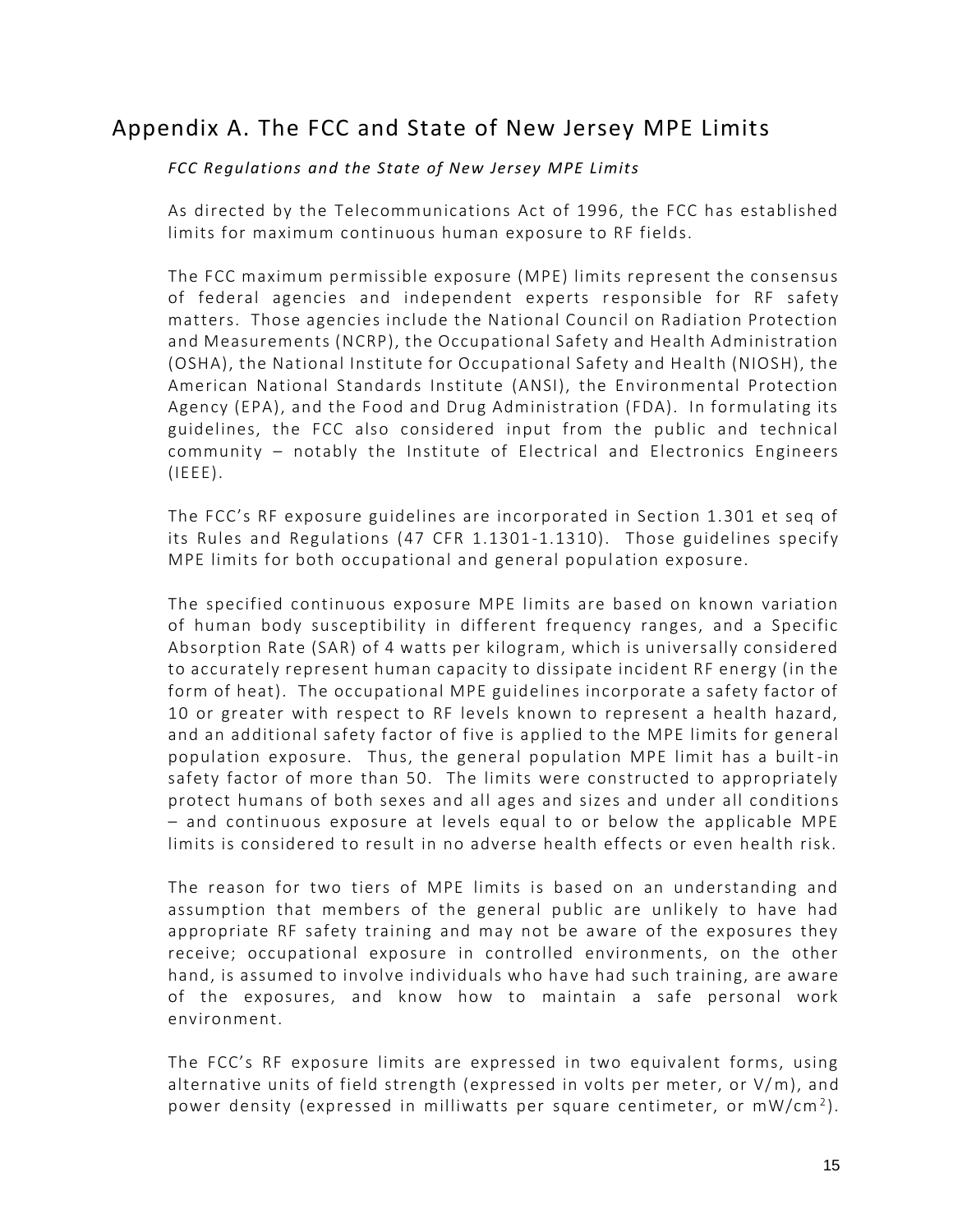The table below lists the FCC limits for both occupational and general population exposures, using the mW/cm $^2$  reference, for the different radio frequency ranges.

| Frequency Range (F)<br>(MHz) | Occupational Exposure<br>(mW/cm <sup>2</sup> ) | General Public<br>Exposure<br>(mW/cm <sup>2</sup> ) |
|------------------------------|------------------------------------------------|-----------------------------------------------------|
| $0.3 - 1.34$                 | 100                                            | 100                                                 |
| $1.34 - 3.0$                 | 100                                            | 180 / $F^2$                                         |
| $3.0 - 30$                   | 900 / $F^2$                                    | 180 / $F^2$                                         |
| $30 - 300$                   | 1.0                                            | 0.2                                                 |
| $300 - 1,500$                | F / 300                                        | F/1500                                              |
| $1,500 - 100,000$            | 5.0                                            | 1.0                                                 |

The diagram below provides a graphical illustration of both the FCC's occupational and general population MPE limits.

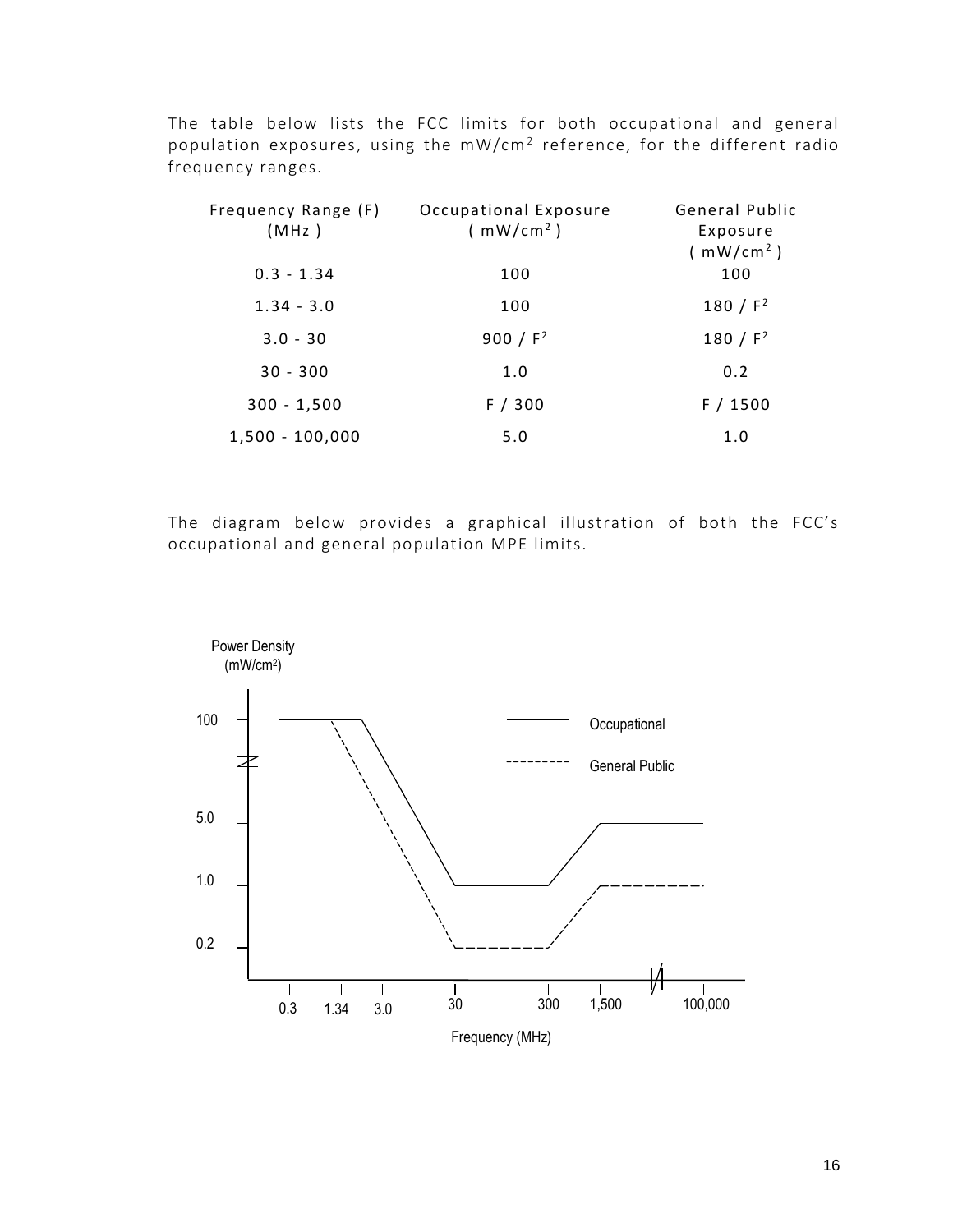Because the FCC's RF exposure limits are frequency -shaped, the exact MPE limits applicable to the instant situation depend on the frequency range used by the systems of interest.

The most appropriate method of determining RF compliance is to calculate the RF power density attributable to a particular system and compare that to the MPE limit applicable to the operating frequency in question. The result is usually expressed as a percentage of the MPE limit.

For potential exposure from multiple systems, the respective percentages of the MPE limits are added, and the total percentage compared to 100 (percent of the limit). If the result is less than 100, the total exposure is in compliance; if it is more than 100, exposure mitigation measures are necessary to achieve compliance.

#### *State of New Jersey – The "Radiation Protection Act"*

The State of New Jersey's radiation Protection Act (N.J.S.A 26:2D et seq) includes virtually identical language to the FCC's regulations regarding potential human exposure to RF fields.

There is, however, one critical difference between the respective MPE limits describe in each source. While the FCC describes two tiers of MPE limits – one for "uncontrolled" exposure of the general population, and one five times less strict for "controlled" occupational exposure – the New Jersey Radiation Protection Act only describes one limit, applicable to all circumstances, and that limit is identical to the FCC's "controlled" occupational exposure.

Therefore, since the limit chosen in New Jersey matches the FCC's occupational limit but applies to exposure of the general public as well, the New Jersey limit is less protective of the general public by a factor of five, relative to the FCC's limit for the general public.

#### Appendix B. FCC References on Radio Frequency Compliance

47 CFR, FCC Rules and Regulations, Part 1 (Practice and Procedure), Section 1.1310 (Radiofrequency radiation exposure limits).

FCC Second Memorandum Opinion and Order and Notice of Proposed Rulemaking (FCC 97-303), In the Matter of Procedures for Reviewing Requests for Relief From State and Local Regulations Pursuant to Section 332(c)(7)(B)(v) of the Communications Act of 1934 (WT Docket 97-192), Guidelines for Evaluating the Environmental Effects of Radiofrequency Radiation (ET Docket 93-62), and Petition for Rulemaking of the Cellular Telecommunications Industry Association Concerning Amendment of the Commission's Rules to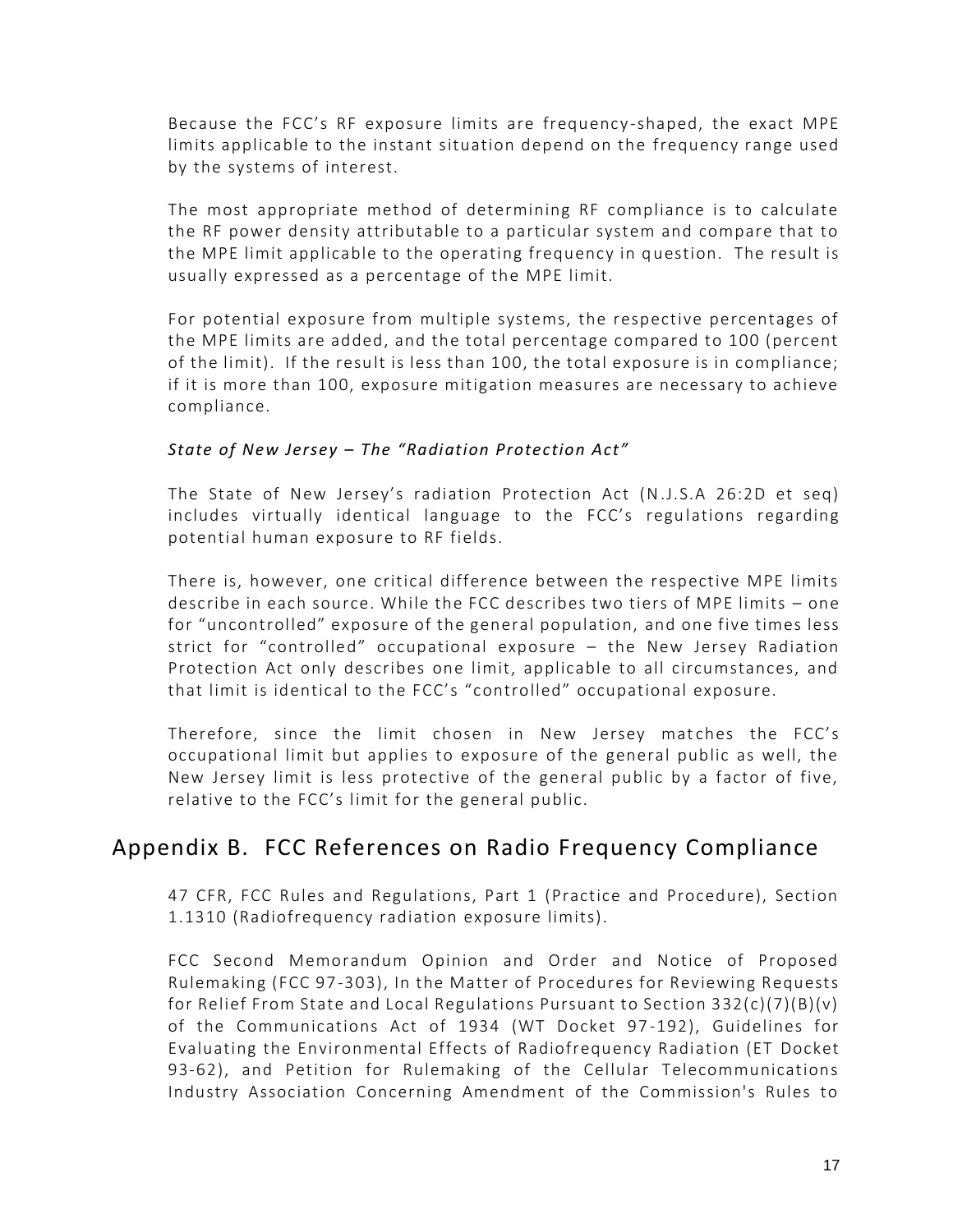Preempt State and Local Regulation of Commercial Mobile Radio Service Transmitting Facilities, released August 25, 1997.

FCC First Memorandum Opinion and Order, ET Docket 93 -62, In the Matter of Guidelines for Evaluating the Environmental Effects of Radiofrequency Radiation, released December 24, 1996.

FCC Report and Order, ET Docket 93-62, In the Matter of Guidelines for Evaluating the Environmental Effects of Radiofrequency Radiation, released August 1, 1996.

FCC Office of Engineering and Technology (OET) Bulletin 65, "Evaluating Compliance with FCC Guidelines for Human Exposure to Radiofrequency Electromagnetic Fields", Edition 97 -01, August 1997.

FCC Office of Engineering and Technology (OET) Bulletin 56, "Questions and Answers About Biological Effects and Potential Hazards of RF Radiation", edition 4, August 1999.

[B1] Croft, R., Mckenzie, R., and Leung, S., "EME in Homes Survey: Final Report," *Australian Centre for Radio-Frequency Bioeffects Research, July 2009*.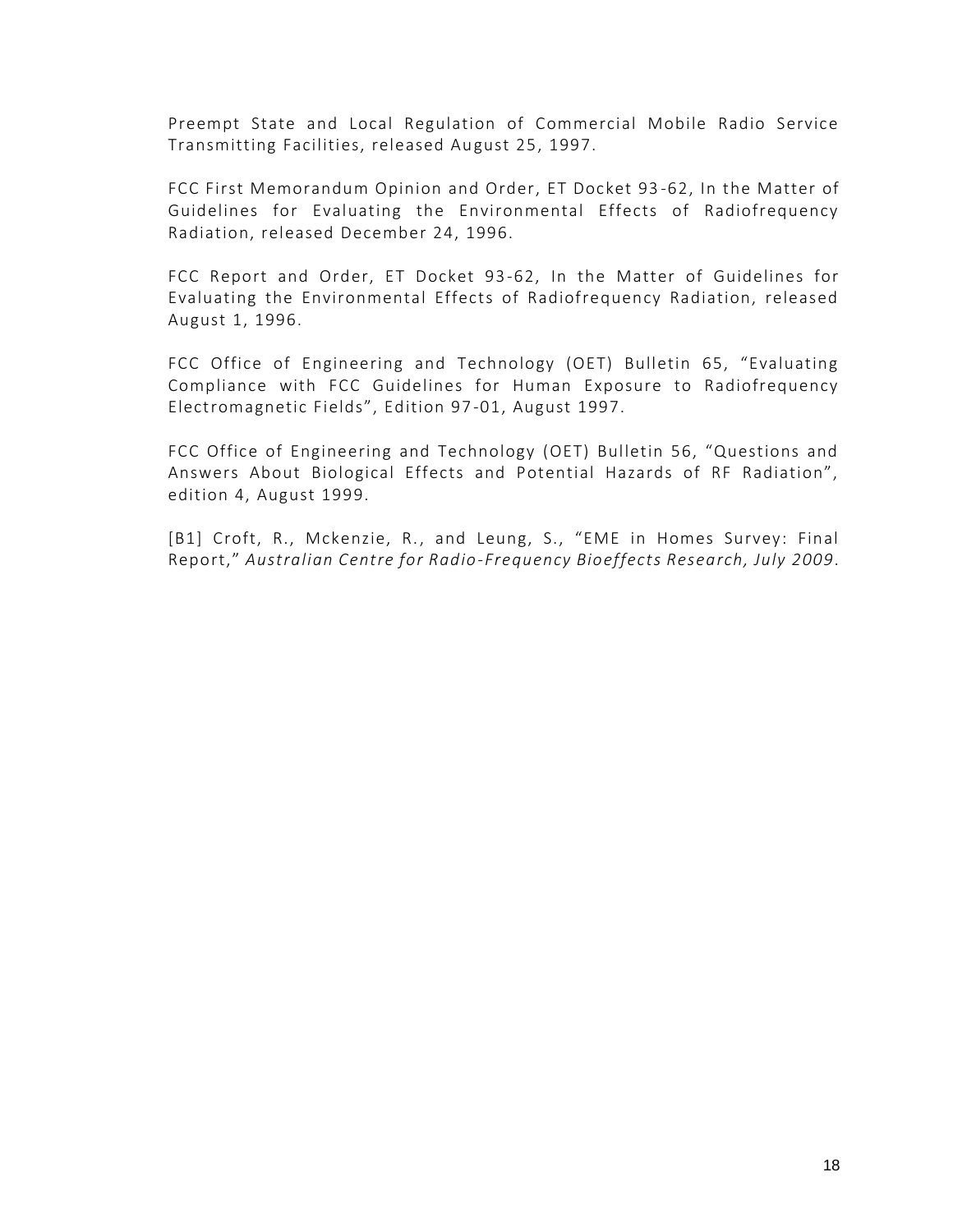## Appendix C. Radiofrequency (RF) in the Home

#### *A Comparison of Exposures from Consumer Products with Those from a Nearby Mobile Telephone Base Station*

Numerous measurements of typical radiofrequency (RF) exposure levels in the home have been carried out by various researchers and agencies throughout the world. For example, Croft, et al., carried out detailed measurements of typical exposures associated with consumer electronics in 20 homes in Australia [B1]. Included were microwave ovens, WiFi routers, cordless telephones, wireless computer keyboards, etc. Their results are summarized in the figures below. As seen in figure 3 below, most exposures are below 10% of the safety limits, with the microwave oven being the major contributor. The predicted maximal exposure values for all sectors of the proposed AT&T installation are less than 2.5% of the FCC safety guidelines at 6.5 ft. above grade, respectively. These values would occur *outside* of nearby homes and buildings, - *not inside.* Because of the attenuation of building materials and the directionality of the antenna patterns, the corresponding levels form the AT&T installation would be far lower inside any structure.



Figure 3. Exposure to individual devices - average of 20 homes **( f r o m C r o f t , e t a l . , [ B 1 ]**